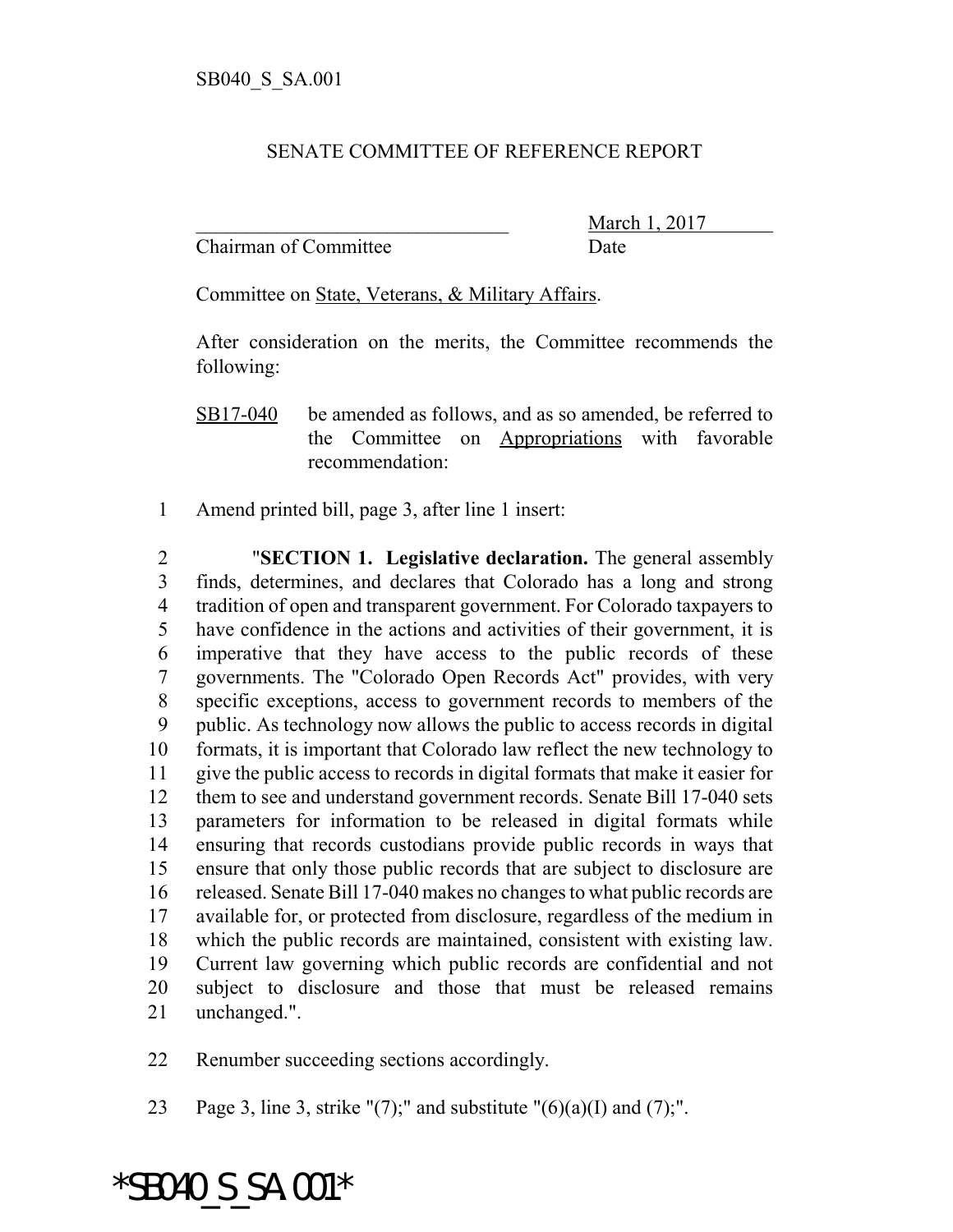Page 3, after line 8 insert:

2 " $(6)(a)(I)$  "Public records" means and includes all writings made, maintained, or kept by the state, any agency, institution, a nonprofit 4 corporation incorporated pursuant to section 23-5-121 (2), C.R.S., or political subdivision of the state, or that are described in section 29-1-902  $\text{C.R.S.}$ , and held by any local-government-financed entity for use in the exercise of functions required or authorized by law or administrative rule or involving the receipt or expenditure of public funds. FOR PURPOSES OF THIS PART 2, THE TERMS "STATE" AND "AGENCY" INCLUDE THE JUDICIAL 10 DEPARTMENT OF STATE GOVERNMENT.".

Page 3, line 9, strike "SEARCHED" and substitute "READ".

Page 4, after line 8 insert:

 "**SECTION 3.** In Colorado Revised Statutes, 24-72-203, **add** 14  $(2)(c)$  as follows:

 **24-72-203. Public records open to inspection.** (2) (c) IF THE CUSTODIAN HAS MADE THE REQUESTED RECORDS PUBLICLY AVAILABLE IN A STRUCTURED DATA FORMAT, THE CUSTODIAN MAY SATISFY THE REQUEST BY REDIRECTING THE REQUESTER, IN WRITING AND IN DETAIL, TO THE LOCATION OF THE RECORDS.".

- Renumber succeeding sections accordingly.
- Page 4, line 27, strike "A" and substitute "AN ACCURATE".
- Page 5, line 7, after "COPYRIGHT" insert "OR LICENSING".
- Page 5, line 17, after "RECORDS" insert "THAT ARE SUBJECT TO DISCLOSURE".
- Page 5, line 19, after "FORMAT" insert "OR ISSUE A DENIAL UNDER SECTION 24-72-204".
- Page 5, strike lines 23 through 26 and substitute "DATA IN THE REQUESTED FORMAT, ATTORNEY FEES MAY BE AWARDED ONLY IF THE".
- Page 6, line 2, strike "FORMAT." and substitute "FORMAT OR TO RELEASE METADATA.".

## $*$ SB040 S SA.001 $*$  -2-